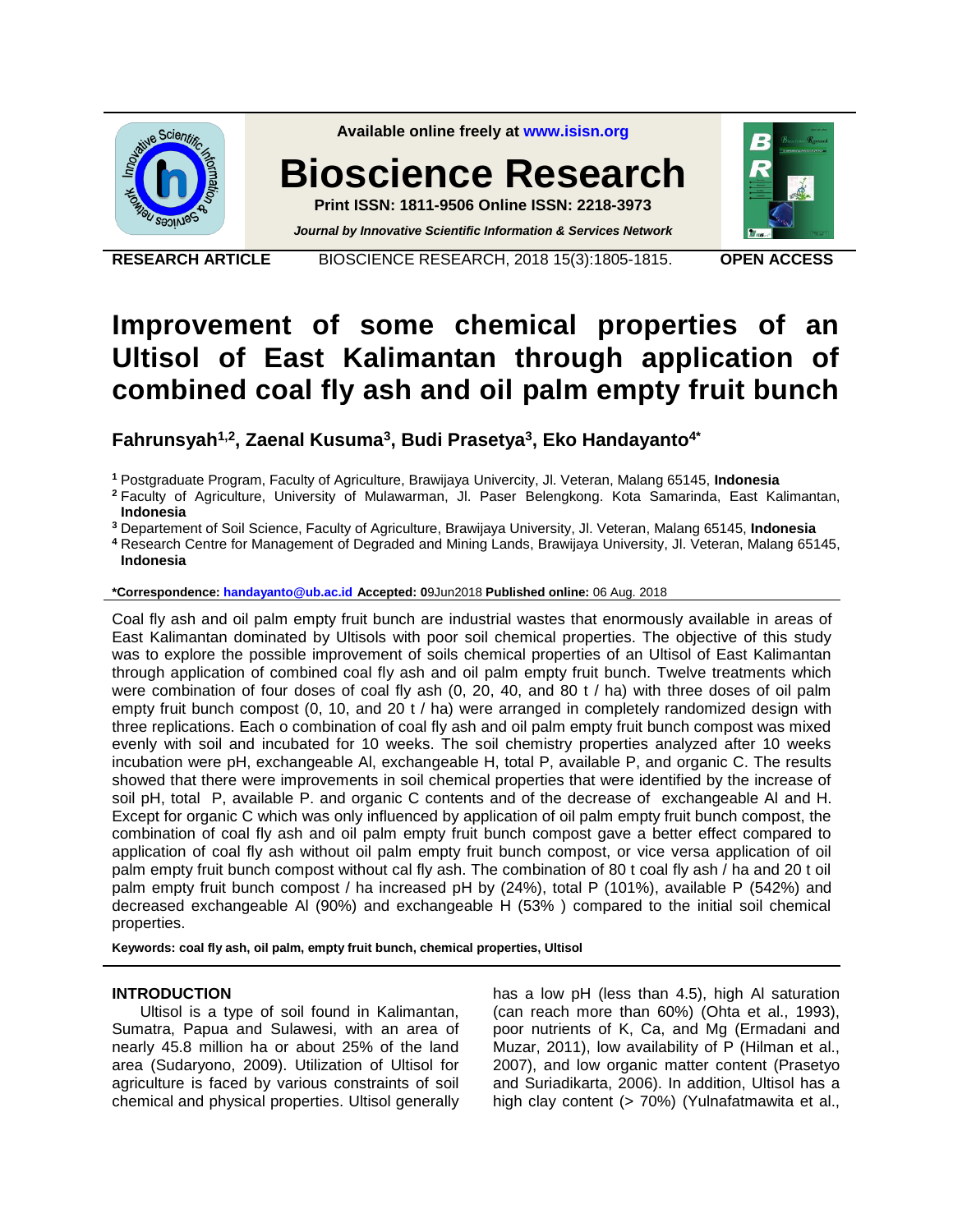2014) that can limit soil aeration and water retention (Prasetyo and Suriadikarta, 2006).

An attempt that has been made by farmers to improve fertility of Ultisol is by application of organic materials. Minardi et al., (2007) showed that application of *Gliricidia sepium* organic matter was able to increase available P equal to 53.61% in an acid soil. *Gliricidia* and *Tithonia* pruning composts decreased exchangeable Al concentration, increased Al-chelate levels, increased soil pH, increased available P, and increased uptake of P by crops grown on an Ultisol (Wahyudi et al., 2010; Wahyudi and Handayanto, 2015). Kasifah et al. (2014) reported that availability of P in the soil and increase P uptake by maize grown on an Ultisol of South Sulawesi could be improved optimally by application of 25 t groundnut compost/ha. However, the availability of the type of organic materials in the form of plant residues mentioned above is very limited. Therefore, it is necessary to explore other sources of organic material.

One source of organic material that is widely available in areas dominated by Ultisol is oil palm empty fruit bunch which is one form of oil palm plant biomass, in addition to stems, leaves and palm oil (Mohammad et al., 2012). Various research results indicate that oil palm empty fruit bunch compost contains 1.91-2.38% total N; 0.54% P; 1.51- 2.13% K; 0.18-0.83% Ca; 0.09- 0.17% Mg; 31.01-51.23% organic C; pH 7.02- 7.13; 0.59% Fe; 0.50% Na; 84.24 ppm available P; and cation exchange capacity 52.13 me / 100 g (Elfiati and Siregar, 2010; Purnamayani et al., 2012; Ichriani et al., 2017). Ariani (2009) reported that the application of 250 kg oil palm empty fruit bunch mulch / ha on chili pepper could increase 50% of chili fruit production compared to pepper plant with rice straw mulch and rice husk. Compost of oil palm empty fruit bunch can also increase the yield of dry weight of soybean seeds with compost treatment as much as 20 t / ha (Ermadani and Muzar, 2011). The results of study conducted by Budianta et al., (2010) showed that the application of 21 compost of oil palm empty fruit bunch / ha on an Ultisol from Sembawa Rubber Research Station, North Sumatra decreased Al solubility by 40.6% and Al-P fraction by 32.5%, and increased availability of P by 73.8%, P absorption by 198% and dry matter soybeans by 50% compared to control.

Ultisol productivity improvement can also be done with the application of coal fly ash generated mostly from coal combustion in Steam Power Plant, and in coal-fired industries. Coal fly ash production in Indonesia in 2006 was 1.70 million tons (Aziz et al., 2006), and in 2012 it increased to 4 million tons (Hermawan et al., 2014). Coal fly ash is defined as a fine grain of coal combustion residue results (ASTM, 1988). The ash is a mixture of particles with very complex compositions (Kurniawan et al., 2010).

In general, coal fly ash particles are spherical with size ranging from 0.5-100 μm (Kurniawan et al., 2010). The small particle size causes coal fly ash has the characteristics of water-binding capacity from medium to high, and the cementforming properties that can inhibit the development of plant roots (Muhammad et al., 2012). The coal fly ash content consists mainly of silicate dioxide  $(SiO_2)$ , aluminum  $(AI_2O_3)$ , iron  $(Fe<sub>2</sub>O<sub>3</sub>)$ , and calcium  $(CaO)$ , as well as a small amount of magnesium, potassium, sodium, titanium, and sulfur (Nugraha and Antoni, 2007). Inthasan et al. (2002) reported that coal fly ash contains 17% Si, 11% Fe, 9.8% Al, 6.4% Ca, 1.4% K, 1.2% Mg, 0.4% Na, 582 ppm Mn, 53 ppm Ni, 34 ppm Co, 67 ppm Cr, and 20 ppm Mo. Based on the physical and chemical properties of the coal fly ash, coal fly ash can be used to improve the properties of acid soils to increase agricultural production. Nevertheless, the use of coal fly ash for agriculture still raises the debate. One reason is the potential risk of natural environmental pollution with heavy metals such as Cu, Ni, Cr, Zn, Cd, Mo, Se, Pb, As, Hg, and B contained in coal fly ash ( Lee et al., 2006; Sharma and Karlan, 2006; Mahalen et al., 2012; Ukwattage et al., 2013).

The direct influence of solid coal fly ash on soil properties has been widely studied (Inthasan et al., 2002; Ukwattage et al., 2013; Jala and Goyal, 2006). Aggarwal et al., (2009) reported that the use of coal fly ash on soil could improve the physical and chemical properties of the soil and increased the growth and yield of wheat and sorghum. Application of coal fly ash to soils tended to reduce soil bulk density that n turn increased soil, available water, and yields of maize, sorghum and wheat crops (Sharma and Kalra, 2006). Mixing 10%, 20%, 30%, 40%, 50% and 60% coal fly ash with soil could accelerate germination of wheat crops (Mahalen et al., 2012). Wardhani et al., (2012) who conducted a study of mixing coal fly ash mixing with soil reported that the composition of 75% of soil with 25% coal fly ash, and composition of 50% soil and 50% coal fly ash resulted in accelerated growth that exceeded control of tomato plants and no toxic symptoms in the tomato plants.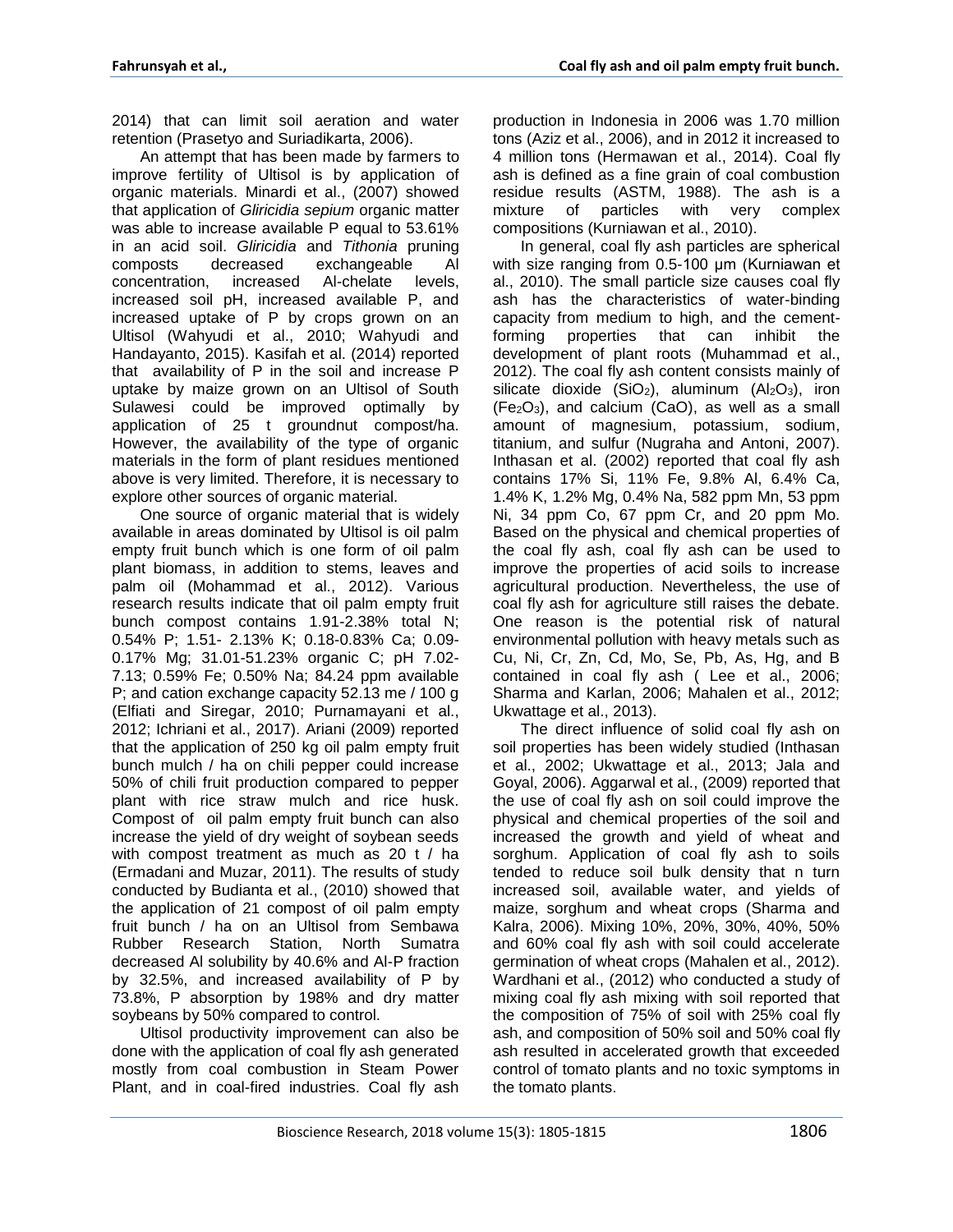The objective of this study was to explore the effect of combined application of coal fly ash and palm oil palm empty fruit bunches on the improvement of some chemical properties of an Ultisol of East Kalimantan.

# **MATERIALS AND METHODS**

This study was conducted at Soil Laboratory of Faculty of Agriculture Brawijaya University from November 2016 to February 2017. The incubation experiment in laboratory was done under nonleaching condition following the method used by Handayanto et al. (1994). The materials used in this study were Ultisol soil, coal fly ash, and compost of oil palm empty fruit bunches.

Ultisol soil used in this study was collected from farmers' land in Mangkurawang Village, Tenggarong Subdistrict, Kutai Kartanegara Regency, East Kalimantan Province. Characteristics of Ultisol top soil (0-20 cm) used in the study were as follows: clay texture (25% sand, 49% silt, 26% clay), water available content 13.87%, pH (H<sub>2</sub>O) 4.1, organic-C 1.23 %, total-N 0.14%, total-P 37.22 ppm, available P 3.76 ppm, exchangeable cations of Ca, Mg, K, Na, Al and H, respectively 3.17, 1.08, 0.12, 0.13, 4.45, and 1.08 cmol/kg, cation exchange capacity 21.18 cmol / kg, and base saturation 44.87%.

Coal fly ash was obtained from Steam Power Plant of PT. Cahaya Fajar Kaltim in Embalut Village, Tenggarong Seberang Subdistrict, Kutai Kartanegara Regency, East Kalimantan Province. The characteristics of ATB are as follows: silt texture (9% sand, 90% silt, 1% clay), water available content 18.86%, pH  $(H<sub>2</sub>O)$  9.8, organic-C 0.82%, total-N 0.05%, total-P 1.378 ppm, available P 5.73 ppm, total-K 719.35 ppm, exchangeable cations of Ca, Mg, K, Na, and H 28.45, 3.25, 0.25, 0.26, and 0.08 cmol / kg respectively, cation exchange capacity 17.37 cmol / kg, and base saturation 99.75%. Compost of oil palm empty fruit bunches was obtained from PT. Surya Inti Sawit Kahuripan (Makin Group), Parenggean District, Kotawaringin Timur, Central Kalimantan Province. The characteristics of oil palm empty fruit bunches are as follows:  $pH(H_2O)$ 6.7, organic-C 17.30%, total-N 1.56%, total-P 3700 ppm, total K 1100 ppm, exchangeable cations of Ca, Mg, K, and Na, respectively 3.49, 1.21, 0.52, and 0.82 cmol / kg. The experimental treatments were combinations of four doses of coal fly ash  $(0, 20, 40,$  and  $80$  t  $/$  ha) with three doses of oil palm empty fruit bunch compost (0, 10, and 20 t / ha). Twelve treatments were arranged in a completely randomized design with three replications. Each treatment combination of coal fly ash-oil palm empty fruit bunch compost was mixed evenly with 400 g of soil (top soil of Ultisol, diameter <2 mm, air dried), and placed in a plastic pot of 500 g and then water was added to 80% of field capacity. All pots were covered by aluminium foil with two or three small holes to reduce evaporation but still had aeration. All pots were placed indoors at temperature of  $\pm 26^{\circ}$ C. During the incubation period the moisture content was maintained to 80% of the field capacity by periodically weighing the pots. At 10 weeks, observations were made for  $pH$  (H<sub>2</sub>O 1: 1 with  $pH$ meters), total-P (method of Olsen and Sommers, 1982), available-P (method of Bray and Kurtz, 1945), organic-C (method of Walkley and Black, 1934), exchangeable Al and H (method of Rayment and Higginson, 1992). The data obtained were analyzed using analysis of variance followed by Least Significant Different test at 5% level.

# **RESULTSAND DISCUSSION**

## **Soil pH, and exchangeable Al and H**

Application of coal fly ash and oil palm empty fruit bunch compost increased soil pH compared to initial pH (4.1). In the treatments of coal fly ash without oil palm empty fruit bunch compost, soil pH increased with increasing coal fly ash dosage (Figure 1). The amount of exchangeable Al and H decreased with increasing coal fly ash dosage (Figures 2 and 3). The addition of oil palm empty fruit bunch compost to the coal fly ash and soil mixture increased the soil pH and decreased the amount of exchangeable Al and H, which is in line with the increased dosage of oil palm empty fruit bunch compost. The highest increase of pH (24%) occurred in treatment of A80K20, from 4.1 to 5.1 (Figure 1). Ciećko et al., (2015) reported that coal fly ash used as a soil amendment with doses between 200-800 t / ha increased soil pH and soil P availability. Coal fly ash generally contains high amounts of silicate minerals such as mullet (Ram et al., 1995), which can bind H<sup>+</sup> , which then causes neutralization through the formation of silicic acid. Thus, the dissolution of small amounts of silicate minerals may increase soil pH. According to Priatmadi et al., (2014), the addition of coal fly ash increased the negative charge of the soil through the mechanism of deprotonization of H<sup>+</sup> ions in clay minerals. The occurrence of deprotonization of H<sup>+</sup> ions is indicated by an increase in soil pH with the addition of coal fly ash. Deprotonination of H<sup>+</sup> causes a decrease in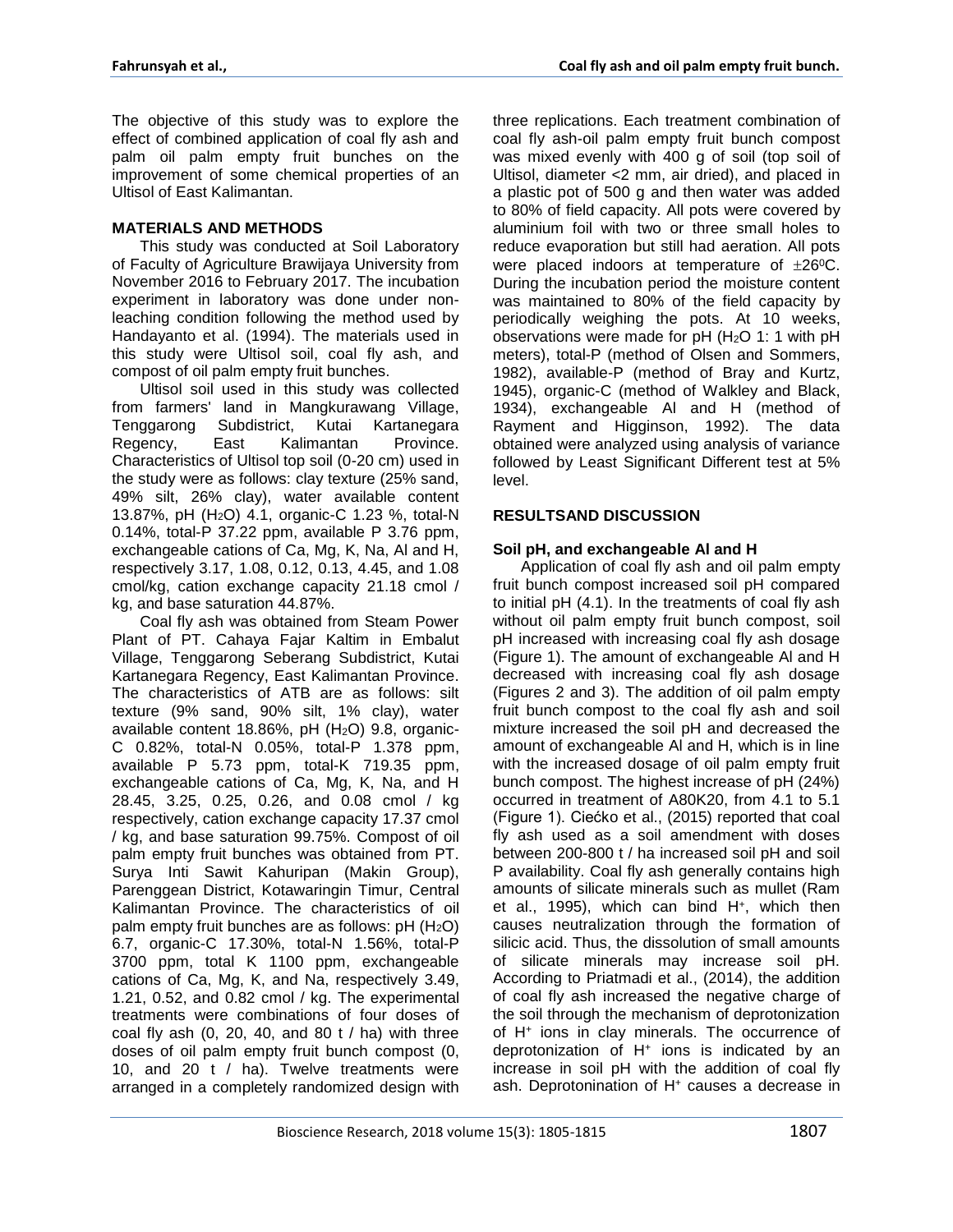the amount of exchangeable H<sup>+</sup> (Figure 3).



**Figure 1. Effect of application of combined coal fly ash and oil palm empty fruit bunch compost on pH of an Ultisol of East Kalimantan. Remarks: A = coal fly ash; K = oil palm empty fruit bunch compost; 0, 10, 20,40, 80 = dose of coal fly ash or oil palm empty fruit bunch compost in t / ha**



**Figure 2. Effect of application of combined coal fly ash and oil palm empty fruit bunch compost on exchangeable Al of an Ultisol of East Kalimantan. Remarks: A = coal fly ash; K = oil palm empty fruit bunch compost; 0, 10, 20,40, 80 = dose of coal fly ash or oil palm empty fruit bunch compost in t / ha**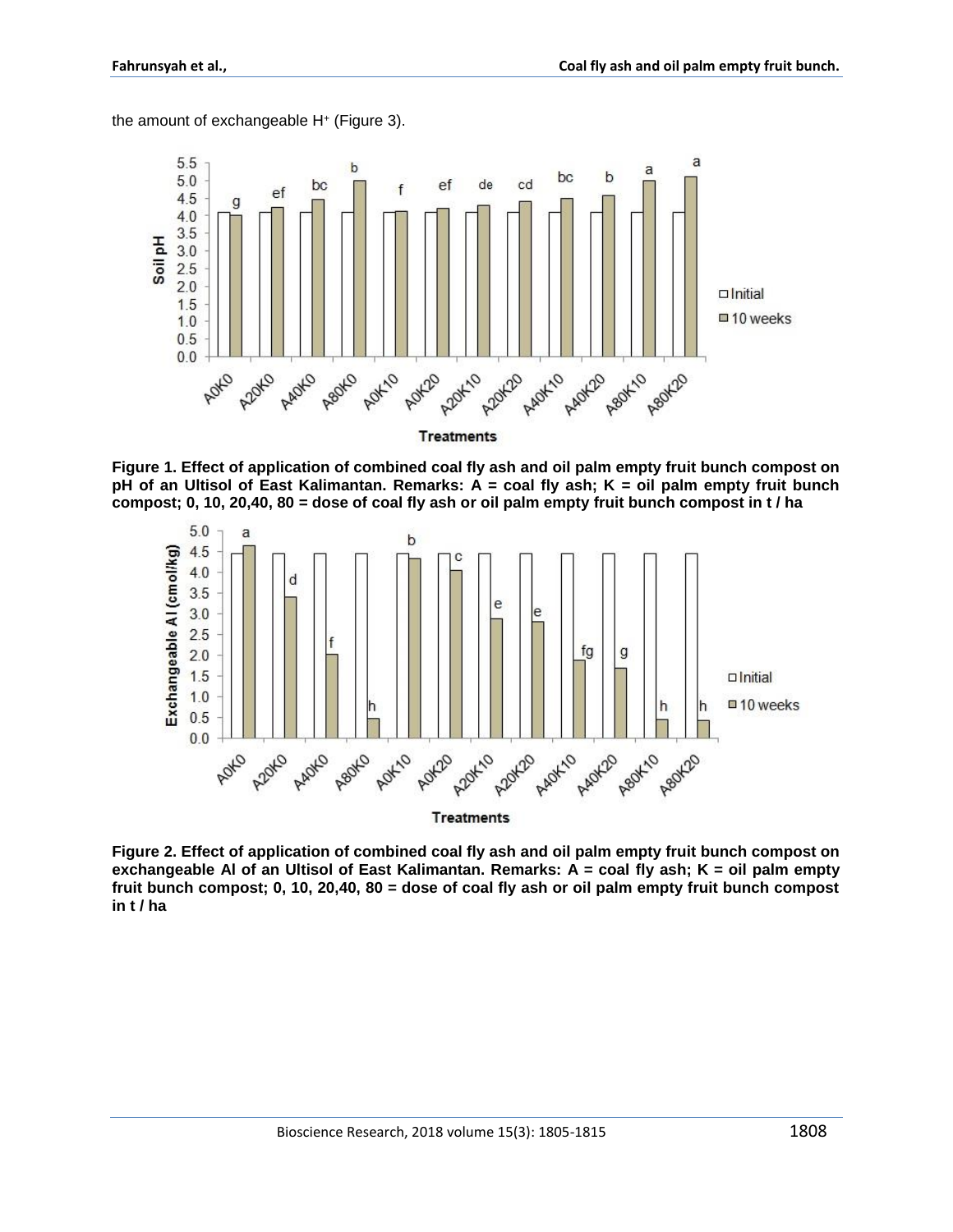

**Figure 3. Effect of application of combined coal fly ash and oil palm empty fruit bunch compost on exchangeable H of an Ultisol of East Kalimantan. Remarks: A = coal fly ash; K = oil palm empty fruit bunch compost; 0, 10, 20,40, 80 = dose of coal fly ash or oil palm empty fruit bunch compost int/ha**

Compared with the initial exchangeable Al content, the combined application of coal fly bash and oil palm empty fruit bunch compost decreased the exchangeable Al content between 3% (A0K10 treatment) to 90% (A80K20 treatment) (Figure 2).The increase in soil pH as a result of the addition of coal fly ash as a soil amendment occurs due to the release of Ca, Na, Al and OHfrom coal fly ash (Wong and Wong 1986). Because coal fly ash contains hydroxide and carbonate salts, coal fly ash has the ability to neutralize soil acidity (Pathan et al., 2003). This pH change of the soil-coal fly ash-compos mixture is thought to be related to the process of decomposition of organic matter in the mixture. Increasing the decomposition process of organic matter can cause the decrease of pH among others by the release of  $CO<sub>2</sub>$  from the respiration process of microorganisms that can react with H<sup>+</sup> ion to form weak acid  $(H<sub>2</sub>CO<sub>3</sub>)$  and also through nitrification process that produces H<sup>+</sup> (Tan, 2003). Farrell et al., (2010) state that compost applications increase the content of  $Ca<sup>2+</sup>$  in soil solution. The increase of  $Ca<sup>2+</sup>$  ions in soil solution will be able to replace  $Al^{3+}$  and  $H^+$  and bind  $Al^{3+}$  to an insoluble Al<sup>3+</sup> complex, so the soil pH increases that in turn increasing the availability of P in the soil.

#### **Total-P, available-P, and organic-C**

Application of coal fly ash with high pH (9.8) and oil palm empty fruit bunch compost with neutral pH (6.7) to soil with low pH (4.1) caused the pH of soil-coal fly ash-compost mixture to be optimal for the process of total P decomposition in coal fly ash and oil palm empty fruit bunch compost to become available P (Jala and Goyal, 2006). The application of coal fly ash and oil palm empty fruit bunch compost in the soil studied increased the amount of soil available P (4-24%) and soil total P (13-101%), compared to the initial content of available P in the soil (3.76 ppm) (Figure 4). The amount of total-P at treatments of A0K0, A20K0, and A0K10 actually decreased by 1-3% but the decrease was not significant. All treatments had significant effect on control (A0K0). In the treatment of 20, 40, and 80 t coal fly ash / ha without applications of oil palm empty fruit bunch compost, the amount of soil available P increased with increasing rate of coal fly ash applied (Figure 4).In the application of 10 t oil palm empty fruit bunch compost / ha without coal fly ash, the amount of soil available P was higher than the that of the control treatment but lower than the treatment of 20 t coal fly ash / ha without the addition of oil palm empty fruit bunch compost (A20K0). This indicates the important role of coal fly ash in supplying availability of P even without the addition of oil palm empty fruit bunch compost.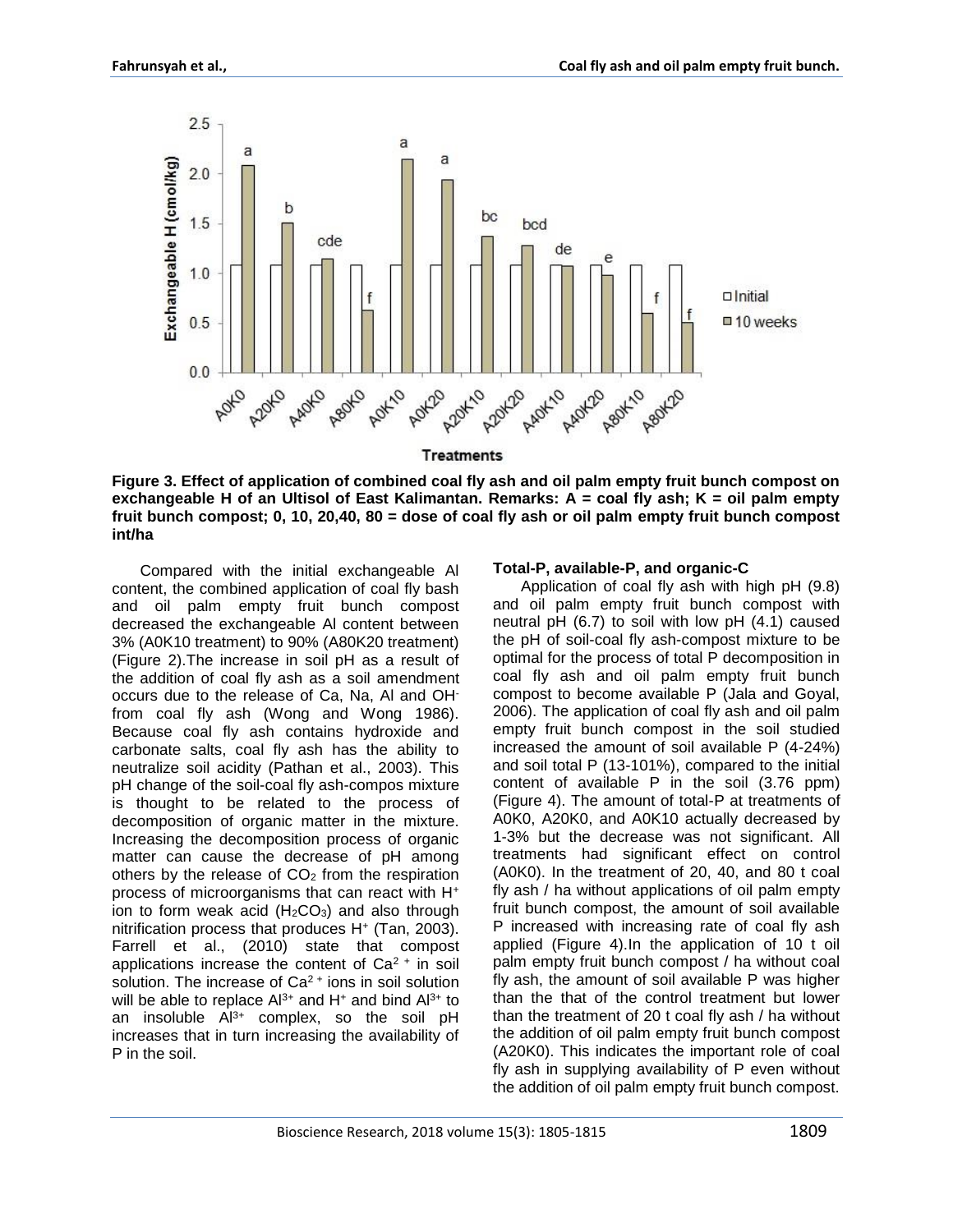

**Figure 4. Effect of application of combined coal fly ash and oil palm empty fruit bunch compost on available P of an Ultisol of East Kalimantan. Remarks: A = coal fly ash; K = oil palm empty fruit bunch compost; 0, 10, 20,40, 80 = dose of coal fly ash or oil palm empty fruit bunch compost in t / ha**



**Figure 5.Effect of application of combined coal fly ash and oil palm empty fruit bunch compost on total-P of an Ultisol of East Kalimantan. Remarks: A = coal fly ash; K = oil palm empty fruit bunch compost; 0, 10, 20,40, 80 = dose of coal fly ash or oil palm empty fruit bunch compost in t / ha.**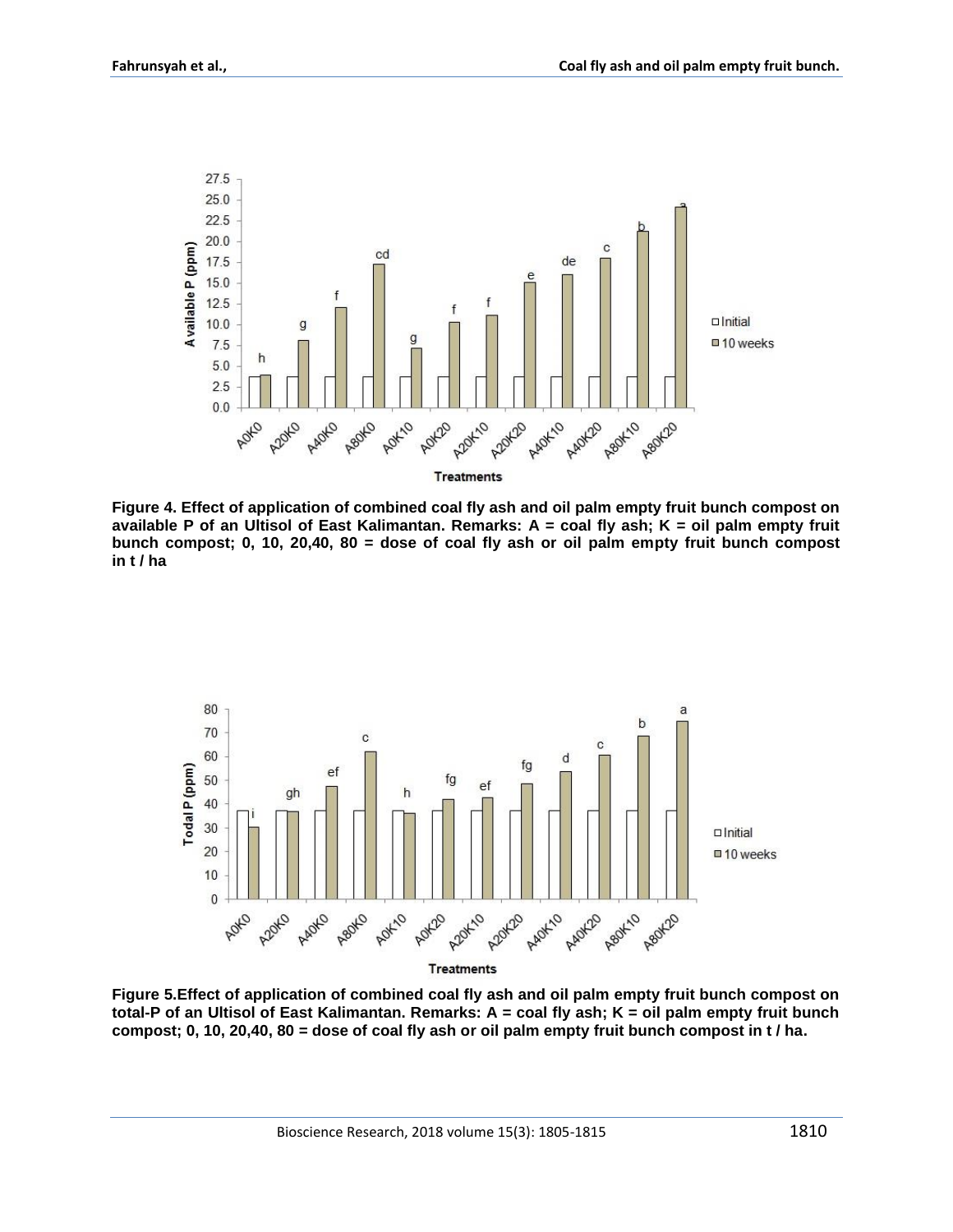

**Figure 6. Effect of application of combined coal fly ash and oil palm empty fruit bunch compost on organic-C of an Ultisol of East Kalimantan. Remarks: A = coal fly ash; K = oil palm empty fruit bunch compost; 0, 10, 20,40, 80 = dose of coal fly ash or oil palm empty fruit bunch compost in t / ha**

However, in other treatments, the addition of oil palm empty fruit bunch compost (10 and 20 t / ha) combined with 20, 40, and 80 t coal fly ash / ha further increased the amount of soil available P compared to without the addition of oil palm empty fruit bunch compost. Application of 80 t coal fly ash / ha without oil palm empty fruit bunch compost increased the content of soil available P by 361% compared to the initial available P content of 3.76 ppm and the control treatment (Figure 4). If treated with oil palm empty fruit bunch compost of 20 t / ha resulted in an increase of P of 542%. This improvement is consistent with the results of Pathan et al. (2003) that at least 2.5- 4.5 times the increase in the content of extracted P due to the addition of coal fly ash, compared to the control (without the addition of coal fly ash).

In addition to increasing the available P content, application of coal fly ash and oil palm empty fruit bunch compost also increased the total P content after 10 weeks. Compared with the initial P-content (37.22 ppm), except treatments of A0K0, A20K0, and A0K10, all treatments experienced an increase in total P content ranging from 13% in A0K20 treatment to 101 % in A80K20 treatment (Figure 5).The increase in the amount of available soil P might not be caused by the supply of available P from coal fly ash because the content of available P in coal fly ash is low (5.73 ppm). The increase of available P was

probably due to the high content of total P in coal fly ash (1738 ppm) and oil palm empty fruit bunch compost (3700 ppm). Hermawan et al. (2014) reported that chicken manure and coal fly ash mixtures can be used as ameliorants to reduce adsorbed P and increase P availability in Ultisol soil by increasing pH and soil negative charges. Coal fly ash can improve fertility of acid and degraded soils for the following reasons: coal fly ash increases the available surface area of elemental traction, improves soil physical properties (Gorman et al., 2000), mineralizes pH of acid soil, and produces metal cations to be less mobile (Ciccu et al., 2003). In addition, coal fly ash contains K and elemental bases (Ca, Mg) which are essential nutrients for plants. Mixing of coal fly ash with organic matter on acid soils is expected to stimulate biological activity in the soil (Jala and Goyal, 2006), reduce nutrient leaching (Sajwan et al., 2003) and benefit to plants (Rautaray et al., 2003; Tripathi et al., 2009). Rani and Kalpana (2010) also reported that application of coal fly ash to soil increase the availability of nutrients such as nitrogen, phosphorus, and other micro-nutrients. Das et al. (2013) reported that application of coal fly ash with doses of 5 t / ha, 10 t / ha and 15 t / ha increased available P content in soil. The increase of  $P_2O_5$  content due to coal fly ash application is also reported by Lee et al. (2006).The beneficial effect of coal fly ash on the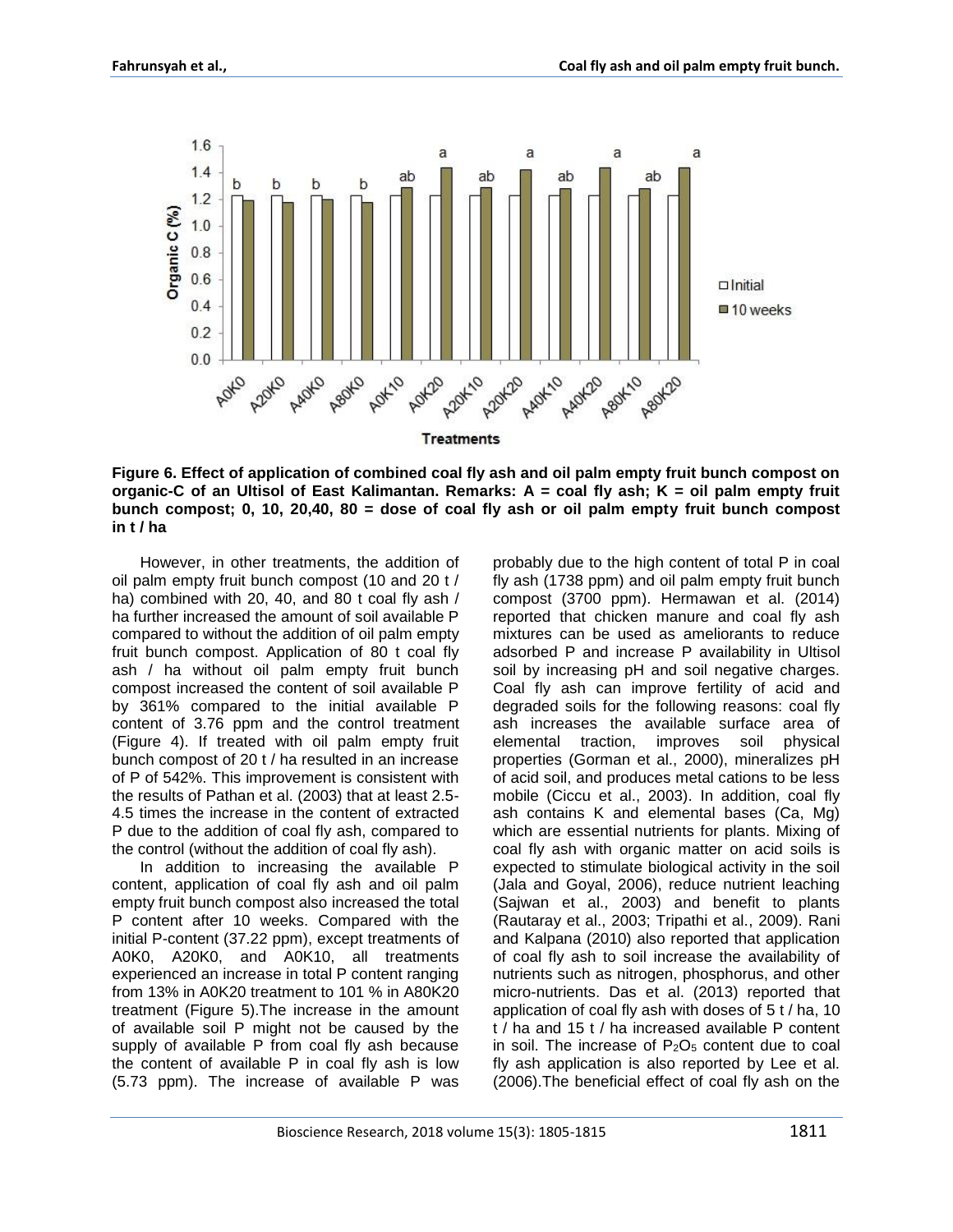availability of P is expressed as its effect on biotic activity and release of P through biotic activity. The existing Si element in coal fly ash also plays an important role in the release of P becoming available from insoluble sources in coal fly ash and soil (Lee et al., 2006). Im-Erb et al., (2004) who conducted a study of the effect of coal fly ash on soil chemical properties also stated that coal fly ash application increased soil pH compared with control. According to Khan and Khan (1996), the increase of coal fly ash concentration in normal soil from 0, 10, 20 to 100% volume / volume increased pH, which in turn increased the availability of sulphate, carbonate, bicarbonate, chloride, P, K, Ca, Mg , Mn, Cu, Zn and B. The increase in soil available P content was also probably due to available P and organic P from oil palm empty fruit bunch compost. The content of available P in the mixtures of coal fly ash and oil palm empty fruit bunch compost that tended to increase with increasing proportion of oil palm empty fruit bunch compost in the mixtures showed that the main source of P in the mixture came from oil palm empty fruit bunch compost. Data presented in Figure 6 show that application of 20 t oil palm empty fruit bunch compost / ha increased the organic C content significantly compared t the control. The Increase of organic C content due to application of oil palm empty fruit bunch compost because organic C content of the compost is very high (17.30%). In contrast to oil palm empty fruit bunch comport, application of coal fly ash up to 80 t / ha did not have a significant effect on organic C content compared to the control. This is because the organic C content in coal fly ash is very low (0.82%). In other words, the increase of organic C content in the soil studied was caused by the application of oil palm empty fruit bunch compost.

#### **CONCLUSION**

Application of combined coal fly ash and oil palm empty fruit bunch compost increased pH, available P, total P and organic C but decreased exchangeable Al and H of an Ultisol from East Kalimantan. The combination of coal fly ash and oil palm empty fruit bunch compost resulted in a higher pH and decrease in exchangeable Al and H compared to application of coal fly ash alone or applications of oil palm empty fruit bunch compost alone. The combined application of 80 t coal fly ash / ha and 20 t oil palm empty fruit bunch compost / ha resulted in the highest increase of pH of 24% and vice versa resulted in the largest decrease of exchangeable Al and H, respectively 90% and 53% compared to the initial soil. The

application of 80 t coal fly ash / ha together with 20 t of oil palm empty fruit bunch compost / ha resulted in the highest total P content (74.99 ppm) of 101% increase compared to the initial soil total P and the highest available P (24.14 ppm) or 542% increase compared to the initial soil available P.

# **CONFLICT OF INTEREST**

The authors declared that the present study was performed in absence of any conflict of interest.

#### **ACKNOWLEGEMENT**

The authors thank the Ministry of Research, Technology and Higher Education of Indonesia, and Provincial Government of East Kalimantan for financial support to carry out this study. Technical supports from staff of PT Surya Inti Sawit Kahuripan oil palm plantation of Central Kalimantan are highly appreciated.

## **AUTHOR CONTRIBUTIONS**

FR and EH designed and performed the experiments and also wrote the manuscript. ZK and BP reviewed the manuscript. All authors read and approved the final version..

#### **Copyrights: © 2017 @ author (s).**

This is an open access article distributed under the terms of the **[Creative Commons Attribution License](https://creativecommons.org/licenses/by/4.0/)  [\(CC BY 4.0\)](https://creativecommons.org/licenses/by/4.0/)**, which permits unrestricted use, distribution, and reproduction in any medium, provided the original author(s) and source are credited and that the original publication in this journal is cited, in accordance with accepted academic practice. No use, distribution or reproduction is permitted which does not comply with these terms.

#### **REFERENCES**

- Aggarwal S, Singk GR, Yadav BR. 2009. Utilization of fly ash for crop production : effect on the growth of wheat and sorghum crops and soil properties. Journal of Agricultural Physics 9 : 20 -23.
- Ariani E. 2009. A test of NPK Mutiara fertilizer of 16:16:16 and various types of mulch on yield of pepper plant (*Capsicum annum* L.). SAGU 8 (1): 5-9 (*in Indonesian*).
- ASTM (American Society For Testing and Materials). 1988. Annual Book of ASTM Standards. Section 4: Construction. Vol.01.01: Cement, Lime, Gypsum.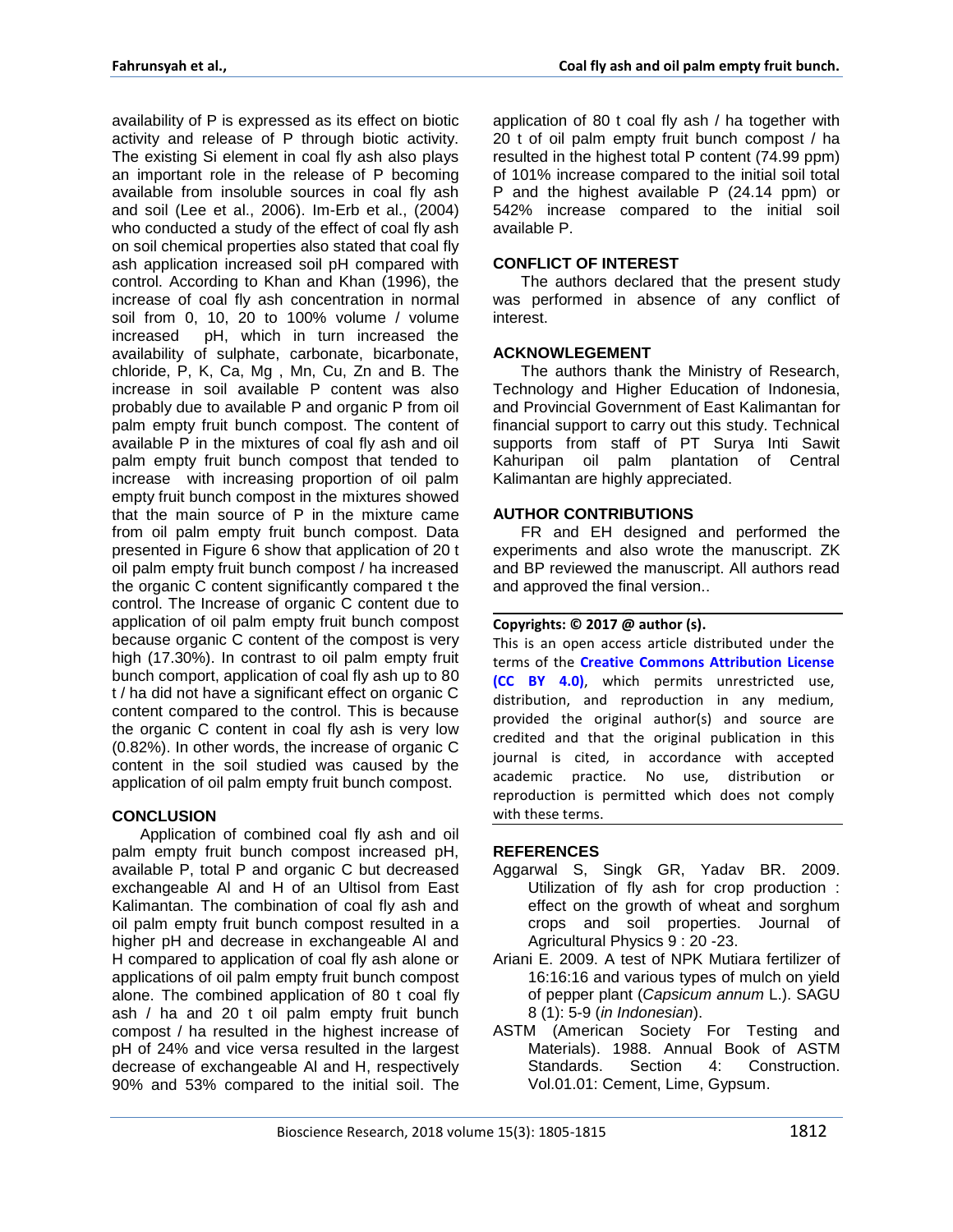- Aziz M, Ardha, N, Tahli L. 2006. Characteristics of coal fly ash of PLTU Suralaya and its evaluation for cast refractories*.* Journal of Mineral and Coal Technology 36 : 1-8 (*in Indonesian*).
- Bray RH, Kurtz LT. 1945, Determination of total, organic, and available forms of phosphorus in soils. Soil Science 59: 39-45.
- Budianta D, Wiralaga, AYA, Lestari W. 2010. Changes in some soil chemical properties of Ultisol applied by mulch from empty fruit bunch in an oil palm plantation. Journal of Tropical Soils15(2): 111-118.
- Ciccu R, Ghiani M, Serci A, Fadda S, Peretti R, Zucca, A. 2003. Heavy metal immobilization in the mining-contaminated soils using various industrial wastes. Mineral Engineering 16: 187-192.
- Ciećko Z, Żołnowski, AC, Madej M, Wasiak G, Lisowski J. 2015. Long-term effects of hard coal fly ash on selected soil properties. Polish Journal of Environmental Studies 24(5): 1949-1957.
- Das BK, Choudhury BH, Das KN. 2013. Effect of integration of fly ash with fertilizers and fymon nutrient availability, yield and nutrient uptake of rice in Inceptisols of Assam, India. International Journal of Advancements in Research & Technology 2(11): 190-208.
- Elfiati D, Siregar BM 2010. Utilization of oil palm empty fruit bunch compost as a mixture of growing media and giving mycorrhiza on mindi seeds (*Melia azedarach L*.). Journal of Hidrolitan 1 (3) : 11-19 (*in Indonesian*).
- Ermadani M, Muzar A. 2011. Effect of palm oil mill effluent application on soybean yield and changes in soil chemical properties of Ultisol. *Indonesian Journal of Agronomy* 39 (3):160- 167 (*in Indonesian*).
- Farrell M, Perkins WT, Hobbs PJ, Griffith GW, Jones DL. 2010. Migration of heavy metals in soil as influenced by compost amendments. Environmental Pollution 158(1):55–64.
- Gorman JM, Sencindiver JC, Horvath DJ, Singh RN, Keefer RF. 2000. Erodibility of fly ash used as a topsoil substitute in mine land reclamation. Journal of Environmental Quality 29: 805-811.
- Handayanto E, Cadisch G, Giller KE. 1994. N release from legume hedgerow tree prunings in relation to their quality and incubation method. Plant and Soil 160: 238-247.
- Hermawan A, Sabaruddin M, Hayati R, Warsito. 2014. Conversion of P adsorption Pon an Ultisol due to the mixture of fly ash of coal-

chicken manure. Journal of Soil Science and Agroclimate 11(1) : 1-10 (*in Indonesian*).

- Hilman Y, Rahim AB, Musa MH, Hashim A. 2007. Principal component analysis of factors determining phosphate rock dissolution on acid soils. Indonesian Journal of Agriculture Science 8(1): 10-16.
- Ichriani GI, Syehfani, Nuraini Y, Handayanto E. 2017. Solubilization of inorganic phosphate by phosphate solubilizing fungi isolated from oil palm empty fruit bunches of Central Kalimantan. Bioscience Research 14(3): 705-712.
- Im-Erb R, Bamroongrugsa N, Kawashima K, Amano T, Kato S. 2004. Utilisation of coal ash to improve acid soil. Journal of Science and Technology 26(5): 697-708.
- Inthasan J, Hirunburana N, Herrmann L, Stahr K. 2002. Effects of fly ash application on soil properties, nutrient status and environment in Northern Thailand. 17th WCSS, 14-21 August 2002, Thailand, Symposium No. 24,Paper No. 249, 1-6.2002.
- Jala S, Goyal D. 2006. Fly ash as a soil ameliorant for improving crop production - a review. Bioresource Technology 97: 1136- 1147.
- Kasifah, Syekhfani,Y. Nuraini, Y, Handayanto, E. 2014**.** Effects of application of groundnut biomass compost on uptake of phosphorus by maize grown on an Ultisol of South Sulawesi. Journal of Degraded and Mining Lands Management 1(4): 159-164.
- Khan RK, Khan MW. 1996. The effect of fly ash on plant growth and yield of tomato. Environmental Pollution 92(2):105–111.
- Kurniawan AR, Adenan DD, Untung SR, Hadijah NR, Alimana M. 2010. Report on Research on Utilization of Coal Fly Ash of Steam Power Plant on Pre Reclamation of Coal Mine. Centre for Research and Development of Minerals and Coal Technology, Research and Development Agency of Energy and Mineral Resources (*in Indonesian*).
- Lee H, Ha HS, Lee CH, Lee YB, Kim PJ. 2006. Fly asheffect on improving soil properties and rice productivity inKorean paddy soils. Bioresource Technology 97: 1490, 2006.
- Mahalen K, Patil SD, Sarode DB, Attarde SB. 2012. Effect of fly ash as an admixture in agriculture and the studi of heavy metal accumulation in wheat (*Triticumaestivum),* Mung Bean (*Vigna radiata*), and Urad Beans (*Vigna Mungo*). Polish Journal of Environmental Study 221 (6) : 1713-1719.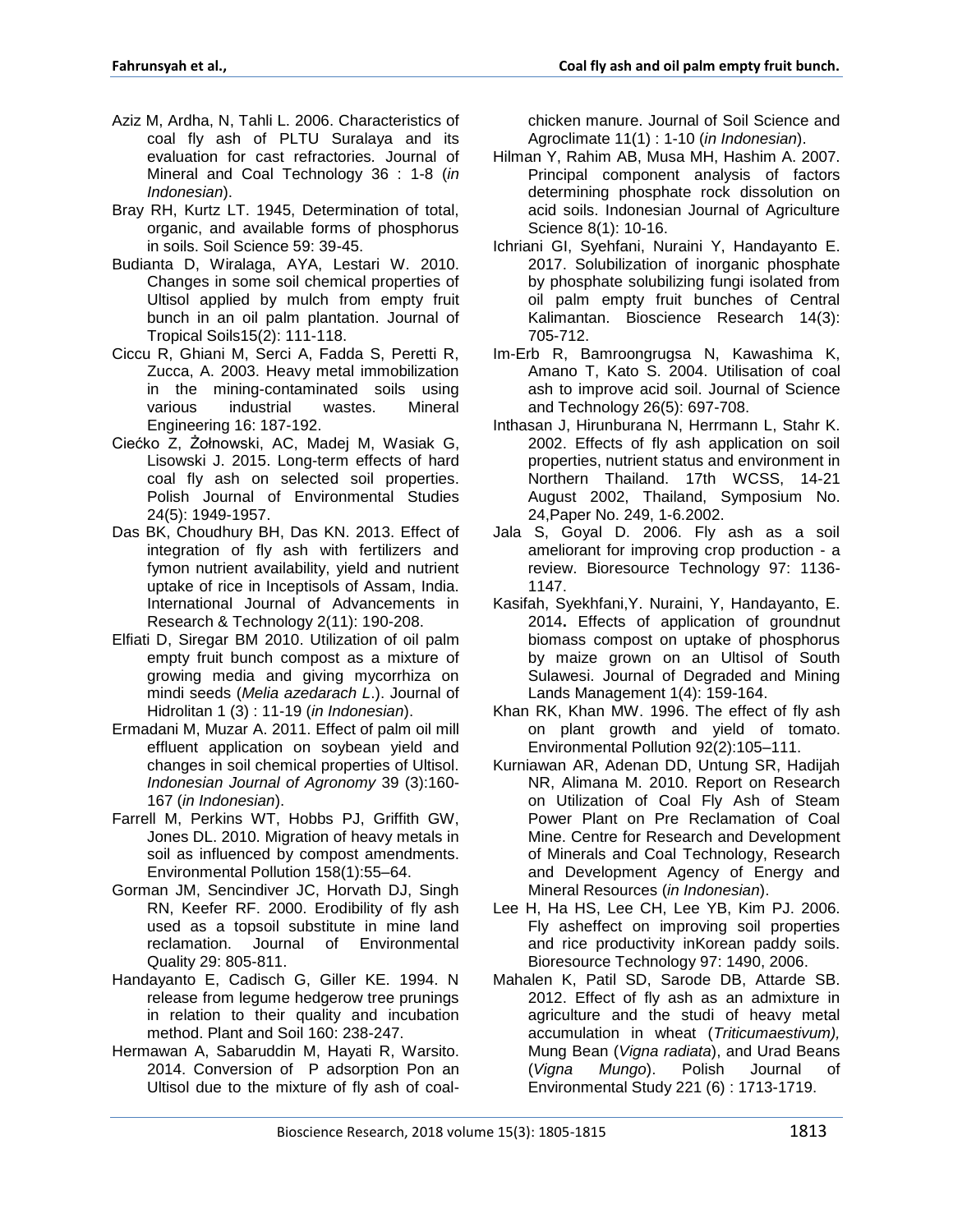- Minardi S, Suntoro, Syekhfani, Handayanto E. 2007. The role of humic and fulvic acids from organic matter in the release of absorbed P in an Andisol. Agrivita 29: 15-22 (*in Indonesian*).
- Mohammad N, Alam MZ, Kabbashi NA, Ahsan A. 2012. Effective composting of oil palm industrial waste by filamentous fungi: a review. Resources, Conservation and Recycling 58: 69-78.
- Nugraha P, Antoni M. 2007. Concrete Technology: From Material, Manufacture, to High Performance concrete. Andi Publisher. Bandung (*in Indonesian*).
- Ohta S, Effendi S, Tanaka N, Miura S. 1993. Ultisols of lowland *dipterocarp* forest in East Kalimantan, Indonesia: III. Clay mineral, free oxides, and exchangeable cations. Soil Science and Plant Nutrition 39 (1): 1-12.
- Olsen SR, Sommers LE. 1982. Phosphorus. In: A. L. Page, et al. (ed.), Methods of soil analysis: part 2. Chemical and microbiological properties. ASA Monograph 9: 403–430.
- Pathan SM, Aylmore LA, Colmer TD. 2003. Soil properties and turf growth on a sandy soil amended with fly ash*.* Plant and Soil 256 (1): 103-114.
- Prasetyo BH, Suriadikarta DA. 2006. The characteristics, potential, and technology of Ultisol management for agricultural development in Indonesia. Journal of Agricultural Research and Development 25 (2): 39-47 (*in Indonesian*).
- Priatmadi BJ, Saidy AR, Septiana M. 2014. The influence of coal ash on the improvement of soil chemical properties in South Kalimantan. Buana Sains 14(2): 1-6 (*in Indonesian*).
- Purnamayani BS, Busyra H, Purnama. Edi S. 2012. Study of the utilization of oil palm empty fruit bunch compost as a substitute of potassium fertilizer to support organic vegetable farming in Jambi Province. Final Report of Incentives Upgrades Researchers and Engineers Ability(*in Indonesian*).
- Ram LC, Tripathi PSM, Mishra SP. 1995. Moessbauer spectroscopic studies on the transformations of Fe-bearing minerals during combustion of coal: correlation with fouling and slagging. Fuel Process Technology 42:47-60.
- Rani K, Kalpana S. 2010. Utilization in agricultural and related field; a better alternative for ecofriendly maintenance of coal fly ash. Journal of Chemical and Pharmaceutical Research 2(5): 365-372.
- Rautaray SK, Ghosh BC, Mittra BN. 2003. Effect of fly ash, organic wastes and chemical fertilizers on yield, nutrient uptake, heavy metal content and residual fertility in a ricemustard cropping sequence under acid lateritic soils. Bioresource Technology 90: 275-283.
- Rayment GE, Higginson FR. 1992. Australian laboratory handbook of soil and water chemicals methods. Australian soil and land survey handbook. Inkata Press Melbourne, Sidney.
- Sajwan KS, Paramasivam S, Alva AK, Adriano DC, Hooda PS. 2003. Assessing the feasibility of land application of fly ash, sewage sludge and their mixtures. Advances in Environmental Research 8: 77-91.
- Sharma SK, Kalra N. 2006. Effect of fly ash incorporation on soil properties and productivity of crops : A review. Journal of Scientific and Industrial Research 65 : 383 – 390.
- Sudaryono. 2009. Soil fertility rate of Ultisol at Sangatta coal field, East Kalimantan. Journal of Environmental Engineering 10 (3): 337- 346 (*in Indonesian*).
- Tan KH. 2003. Humic Matter in the Soil and the Environment: Principles and Controversies. Marcel Dekker, Inc. new York. USA.
- Tripathi RC, Masto RE, Ram LC. 2009. Bulk use of pond ash for cultivation of wheat-maizeeggplant crops in sequence on a fallow land. *Resources,* Conservation and Recycling 54: 134-139.
- Ukwattage NL, Gamage RP, Bouazza A. 2013. The use of coal combustion fly ash as a soil amendment in agricultural lands (with comments on its potential to improve food security and sequester carbon). Fuel 109: 400-408.
- Wahyudi I, Handayanto E, Syekhfani, Utomo WH. 2010. Humic and fulvic acids of *Gliricidia* and *Tithonia* composts for aluminium detoxification in an Ultisol. Agrivita Journal of Agricultural Sciences 32 (3): 216-224.
- Wahyudi I, Handayanto E. 2015. The potential of legume tree prunings as organic matters for improving phosphorus availability in an acid soil. Journal of Degraded and Mining Lands Management 2(2): 259 – 266.
- Walkley A, Black IA. 1934. An examination of the Degtjaref method for determining soil organic matter and a proposed modification of the chromic acid titration method. Soil Science 37:29-38.